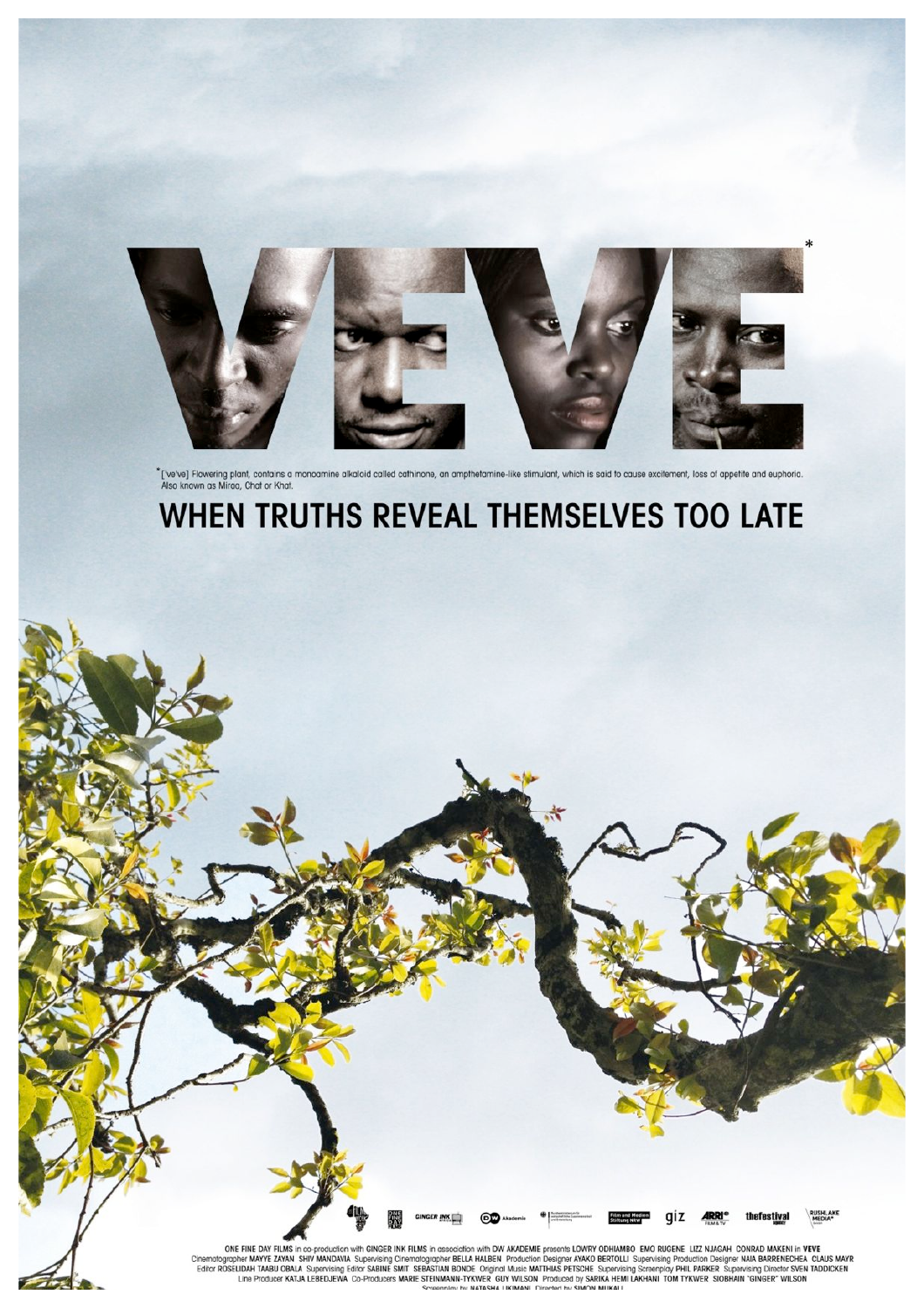# VEVE

# **when truths reveal themselves too late**

Kenya / Germany– 2014 – 94 minutes – Cinemascope1:2,35 – DCP Swahili, English, Igembe and Somali with English subtitles Kenya / Germany 2014

> **Festivals and Bookings** THE FESTIVAL AGENCY, Paris info@thefestivalagency.com

> **Distribution** RUSHLAKE MEDIA, Cologne philipp@rushlake-media.com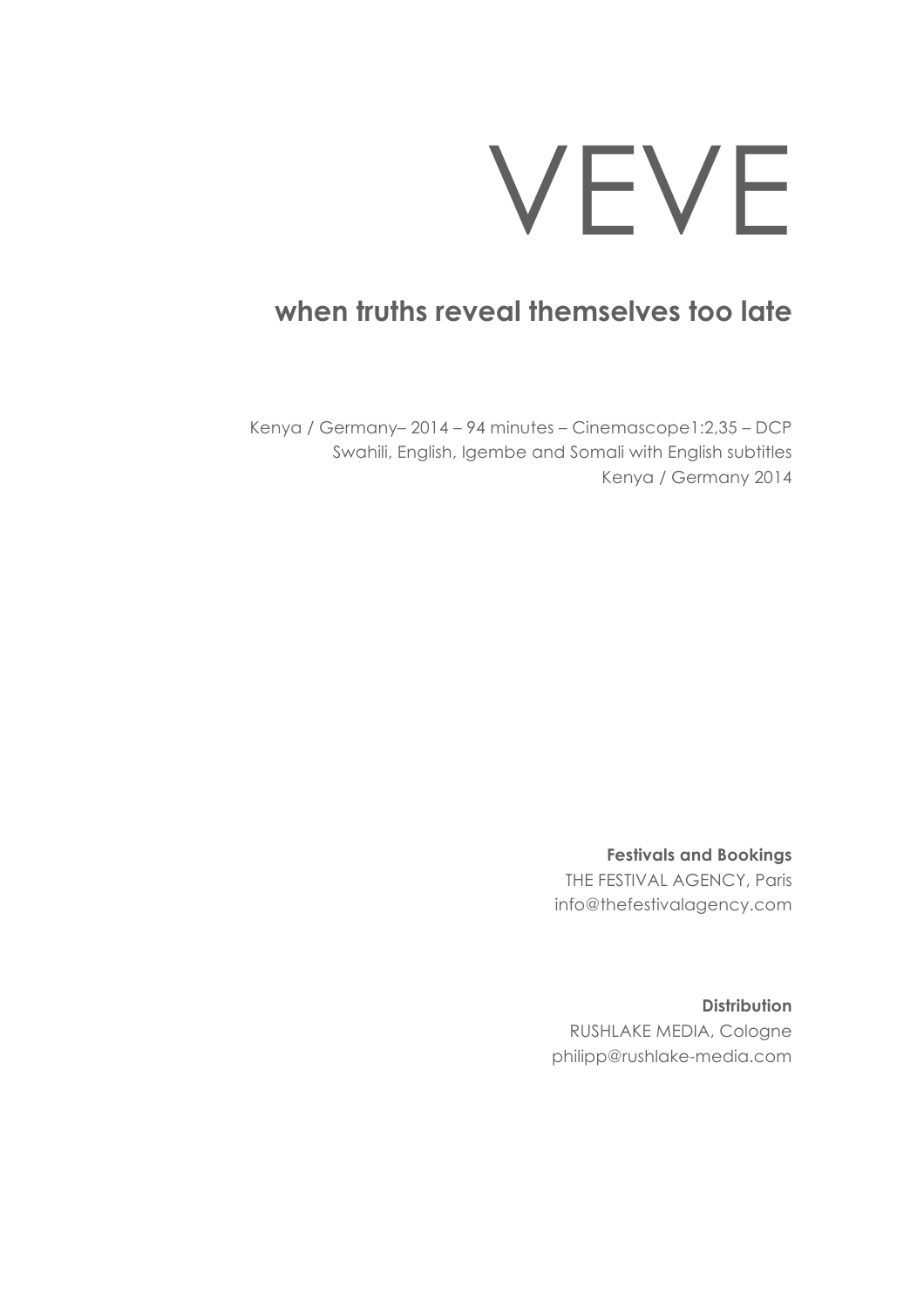

#### **SHORT SYNOPSIS**

*[\*Set in the town of Maua (Kenya), VEVE is a slang word for what is internationally known as khat or miraa.]*

VEVE follows the lives of multiple characters trying to find themselves in a world of political intrigue, revenge, love and longings for success complemented by the background of the thriving yet unregulated veve business.

Amos, an ambitious politician, is running for another term as Maua MP whilst facing his opponent Wadu in the extension of his veve empire. His wife Esther discovers the true nature of his affairs and seeks solace in Kenzo, a conflicted young man out to seek vengeance for his father's death. Sammy, Amos' right hand man, has to choose between being loyal to his work and being a caring father to his 12-year-old son Kago. Maua's Veve Farmers want to farm a union to force Amos to pay decent prices for their veve. Clint, a hedonistic wannabe documentary filmmaker meddles to far, blind of the dangers he is putting himself and others into.

All are in search of purpose not knowing, that their destinies are entwined in more ways than they imagine.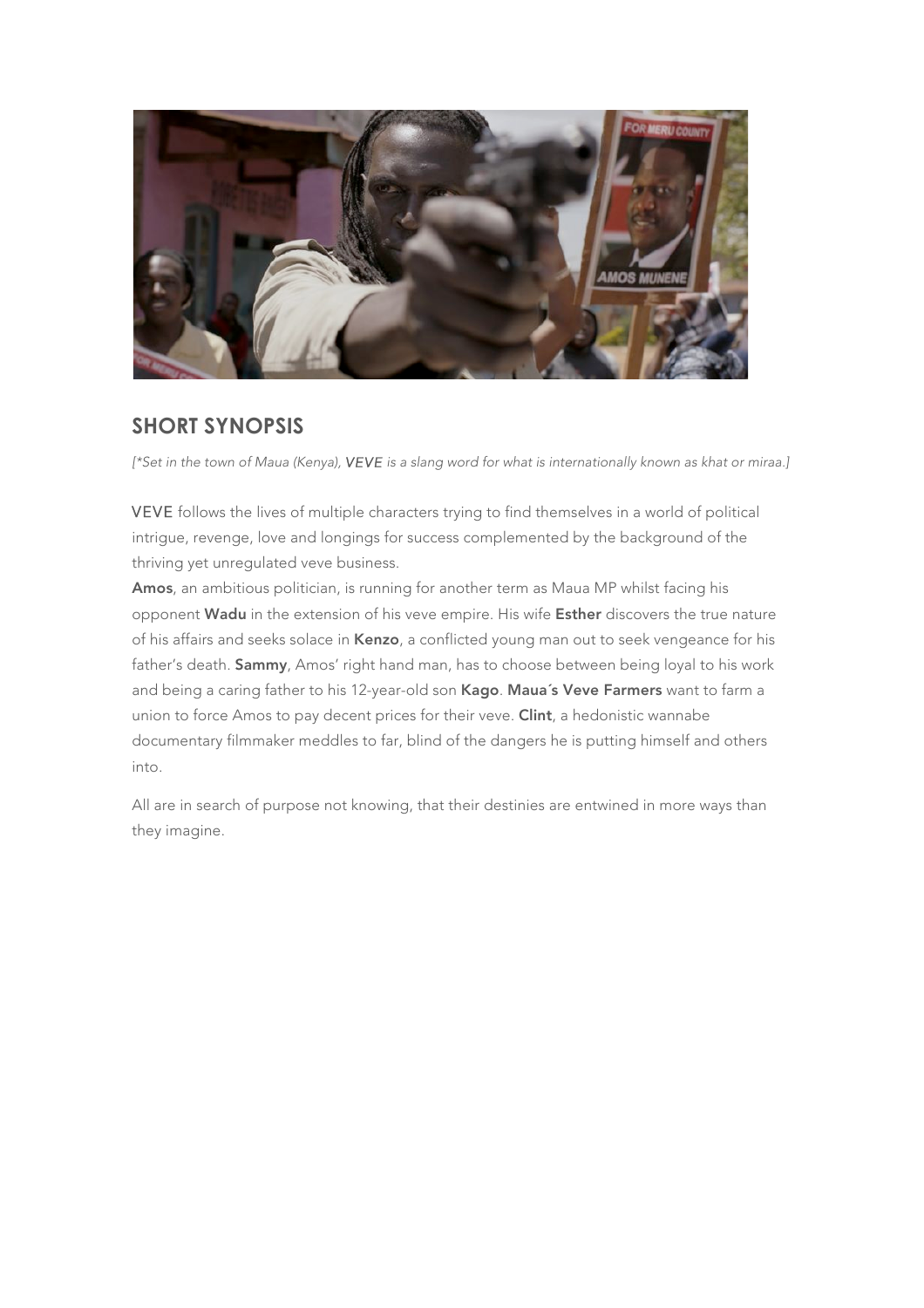

#### **LONG SYNOPSIS**

At the base of the green hills overlooking Maua town in Northern Kenya lie farms where veve – also known as khat or miraa *–* is grown in a business that generates millions of Kenyan shillings each day.

Amos, an unscrupulous local Member of Parliament, wants to become Maua's Governor in the upcoming elections whilst expanding his business interests. He is a key supplier to the exporter of veve, Wadu, a shrewd businessman, who commands a sizeable share of the business. Following a conversation with his backdoor accountant, Amos sees an opportunity to upgrade his working relationship with Wadu and acquire a bigger stake in the business. He shares his plan with his right hand man **Sammy**, who has been instrumental in building Amos' influence, doing the dirty work for him. But Sammy's penchant for such assignments is waning. Still mourning his wife's death despite the passage of a few years, Sammy is struggling to connect as a father with his rebellious, glue-sniffling son Kago.

Amos' bold plan hits a snag when Wadu brushes off his proposal, driving Amos into taking things by force. He puts in motion a chain of events to drive Wadu out of business. Meanwhil*e,*  veve farmers in Maua who get peanuts for their crop want to better their lot by forming a union, led by the elderman Mzee.

Amos ambition has gradually led to a flagging marriage with his wife **Esther**, though he does not seem to notice this. Esther enjoys the comfort of the wealth he has, but misses out on the affections of a loving man. When she discovers he is sleeping with other women, she does not take it lightly anymore.

Kenzo, an ex-convict, is a bitter man seeking revenge by hunting down the man who killed his father: Amos. He attempts to assassinate Amos at a campaign rally and fails. Undeterred, he seeks the help of fellow ex-convict Julius, and they hatch a multi-pronged plan to attack the business interests of both Wadu and Amos simultaneously, triggering a fatal clash between the two and ultimately destroying Amos.

In a twist of events, Esther's and Kenzo's paths cross and she ends up finding solace in his arms, totally oblivious that she is falling for her husband's grim reaper. Elsewhere, Wadu suspects that his troubles have something to do with a competitor.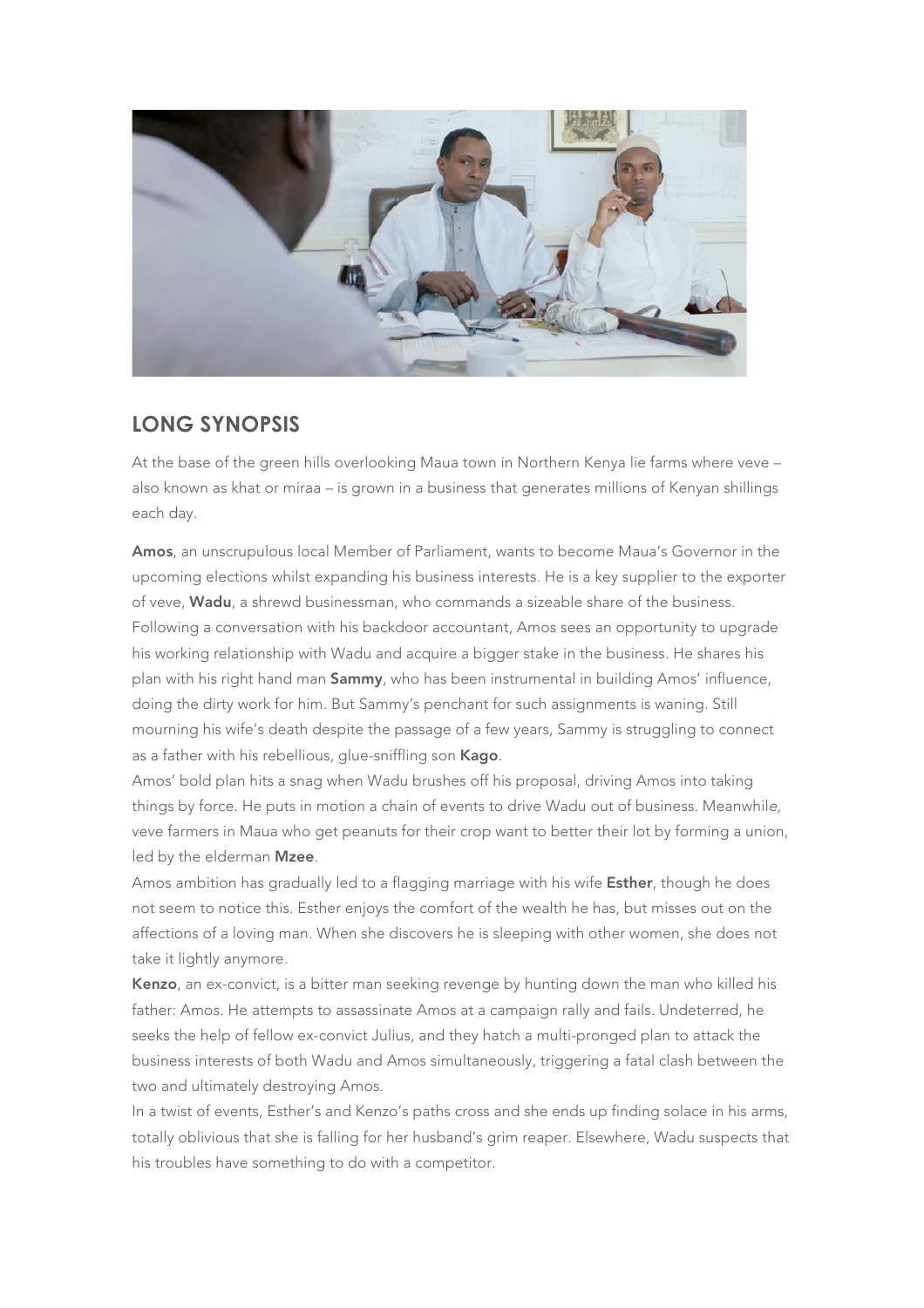Sammy burns down Mzee's farm as a lesson to the unionists. As Mzee's grandson Morris wonders what to do next, his impulsive friend and wannabe documentary filmmaker Clint tries to confront Amos, which only makes matters worse.

Inevitably, things boil over. Kenzo and Julius raid both Amos' and Wadu's business interests, and Julius pays with his life. Amos hunts down Kenzo as Sammy is torn between obeying his orders and finding his son who has run away from home. Esther struggles between being faithful to the man she married and saving the man she just met. Wadu's patience runs out after he finds out the source of his troubles, and he hires an assassin to finish off Amos. Ultimately, new beginnings are made and vengeance is served.



#### **DIRECTOR'S STATEMENT**

VEVE follows the lives of multiple characters trying to find themselves in a world of political intrigue, revenge, love, and longings for success complemented by the background of the thriving yet unregulated miraa business. The gradual convergence of the plot and sub plots precipitates a chain of fast paced events. The film's hand-held, documentary style seeks to bring you closer to the humanity of the characters.

The story unravels against the backdrop of the controversial yet popular trade of veve. Grown in Central Kenya, it is transported to all over Kenya and exported to neighbouring Somalia and other nations where the crop is still legal. It has to be consumed within 48 hours after harvesting then it looses its effect. It earns estimated 30 million Kenya shillings a day, however unregulated and untaxed.

The film is a kaleidoscope of rural versus urban life, the conflict between the poor versus the rich. It also caricatures the political class, voices the thoughts of the rural farmer, reflects the corruption and social imbalance as you embark on a fast paced veve truck ride from the farms of Maua to the streets of Eastleigh, Nairobi, where the real money is made.

Characters are confronted by realities of what they actually need, shifting the paradigm of how they have been doing things. What appears to be an end is actually the beginning of something new.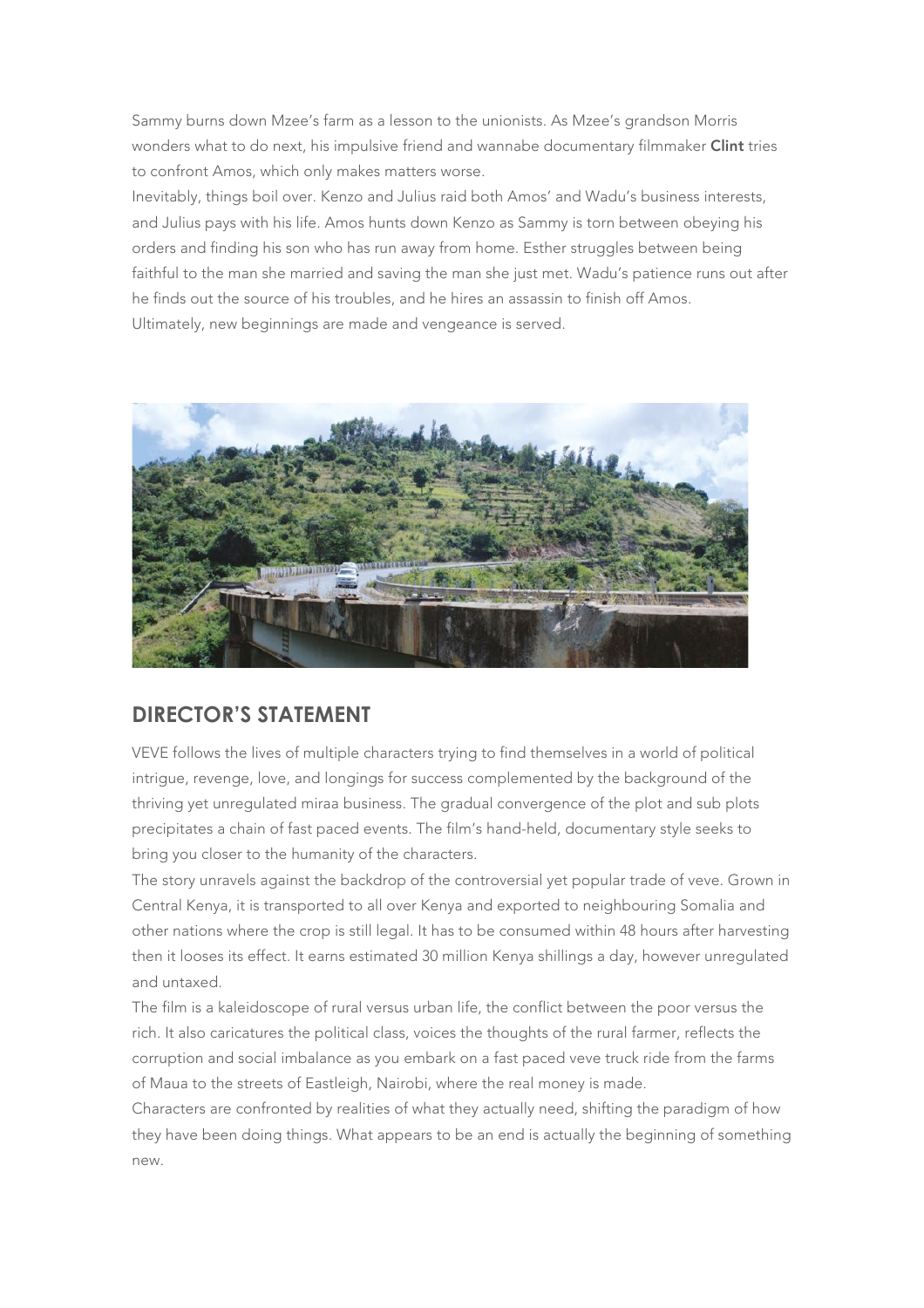#### **BIOGRAPHIES**

#### **Simon Mukali (Director)**



Simon Se'ydou Mukali is a writer and director born 1983 in Nairobi, Kenya. He studied Architecture before deciding to bite the bullet and switch careers, getting into the world of film. He has worked on several television productions on various freelance assignments.

Simon always wanted to tell visual stories. He has done numerous short documentaries for the magazine TV series TAZAMA, as well as other productions such as THE SPACE. In 2010, Simon got to make his first fictional short film NAILA'S CLIFF, shot in in Kampala, Uganda, a rousing

experience of shooting an African story.

In 2012 he was a Content Director on the Kenyan reality series UONGOZI. During this time he directed the feature documentary LET ME BE A CHILD, a social commentary on the state of street children in Nairobi.

Simon is currently developing a feature film about a young woman seeking to reconnect with her long lost family 20 years after the genocide in Rwanda.



#### **Natasha Likimani (Writer)**

Natasha Likimani is a screenwriter by profession, working on renowned and award winning television shows in Kenya. Her journey started 7 years ago when she got her first script writing assignment for the Mediae Company. She was chosen as one of the participants for the ONE FINE DAY workshop in 2010, after which her story and screenplay VEVE was chosen as the next One Fine Day Film Workshop production.

About her experience Natasha says: "Writing VEVE was the most fulfilling goal so far in my career. The professionalism and exceptional film making standards have motivated me to continue developing my talent."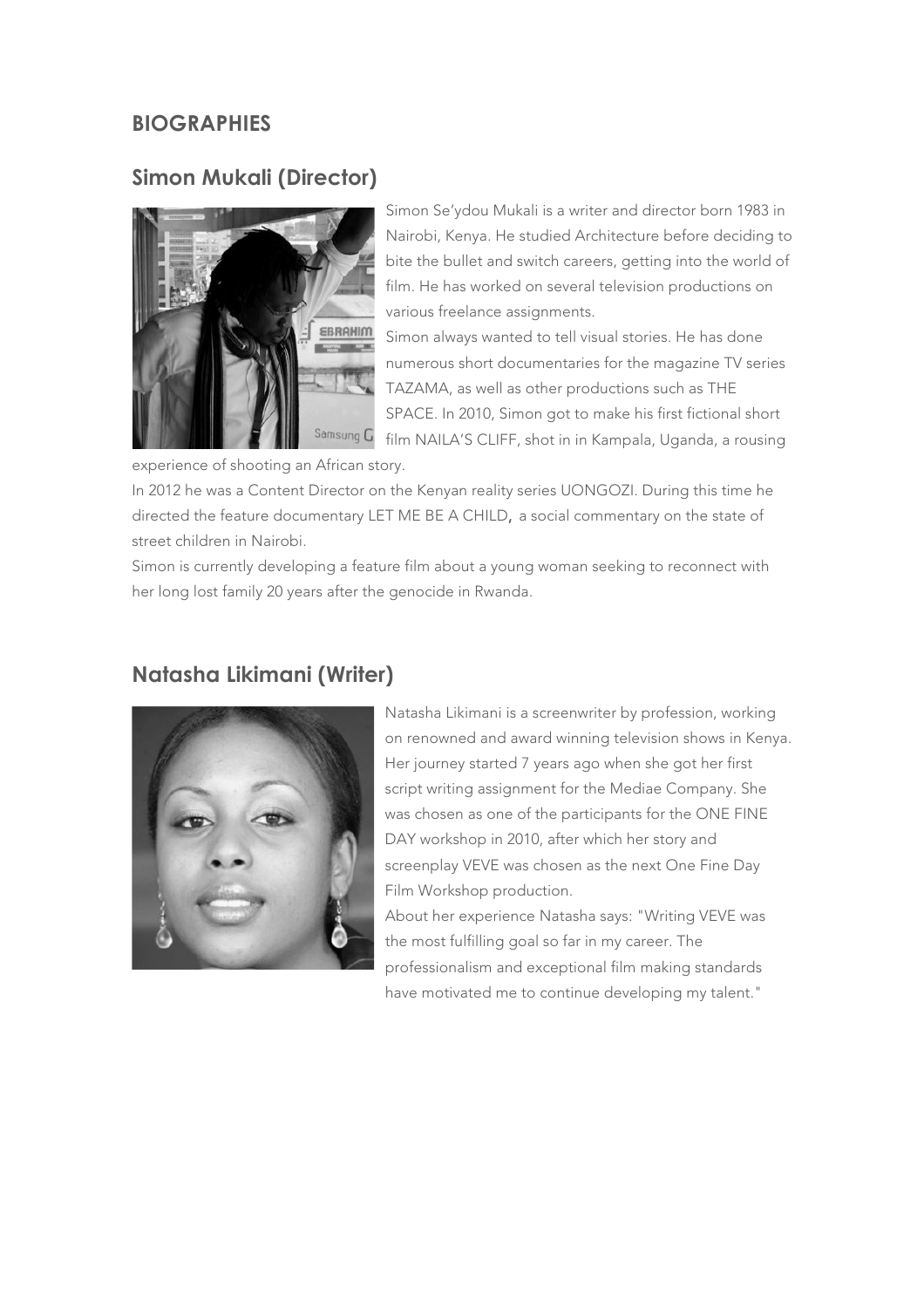#### **Lowry Odhiambo (Amos)**



Lowry Odhiambo, born 1973 and raised in Nairobi, studied Business Management in India from 1996 to 2000. During these years he worked on several Bollywood productions as an extra earning his studies.

Back in his hometown Nairobi, Lowry ran a tour operating business and a cyber café before the post election violence in 2007 affected his businesses and finally made him switch careers, following his passion for film. Today Lowry splits his time between acting, casting and being an agent. He is the founder of Lowrys Online, a casting and

modeling agency representing models, actors and children, pioneering in the emerging agents business in Kenya.

"Playing Amos in the movie marks the pinnacle of my acting career thus far and I have no doubt in my mind that this is the beginning of great things."

#### **Emo Rugene (Kenzo)**



Emo Rugene studied International Relations at United States International University (USIU), Nairobi and was headed into a career of professional football, which did not materialise because of injury. He became a model, was booked on numerous fashion shows in Kenya and East Africa and dreamt of an even bigger career in the United States. Short of money for the flight, Emo began designing shoes to earn this passage and quickly discovered that he is an entrepreneur more than anything else. Being the owner and sole designer of his shoe label Afroshoes, he

sells to the whole East African region and is gradually expanding his business to the international level. Simultaneously he completed a master program in Peace, Development, Security and International Conflict Transformation in Innsbruck, Austria, and is currently writing his master thesis.

"VEVE was the first acting job that I ever landed and can conclusively say it is one of the highlights of my life so far. I consider this a gateway to a lot of things to come."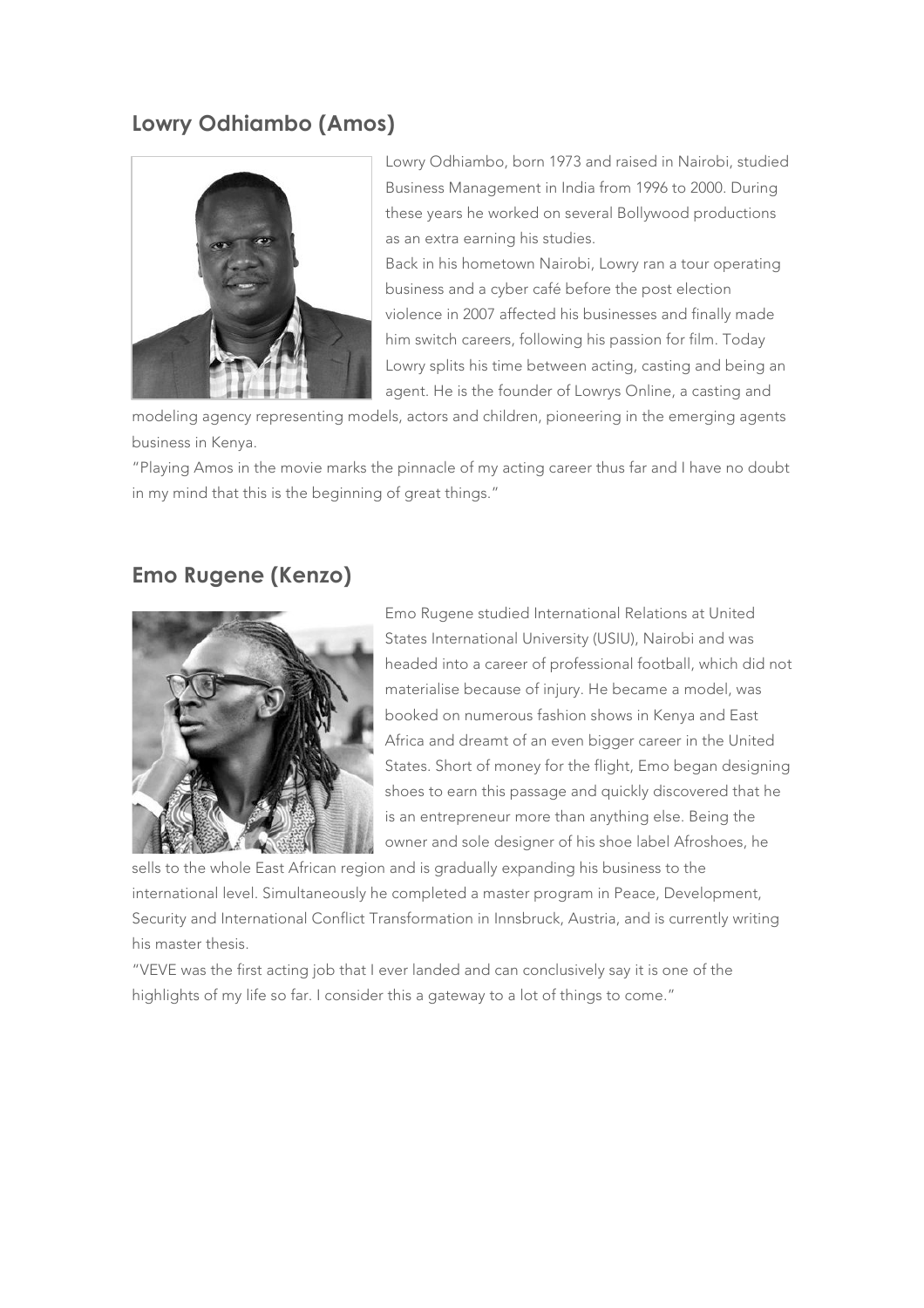#### **LIZZ NJAGAH (ESTHER)**



Lizz Njagah is a prolific international stage, TV and film actress. Born and bred in Nairobi, she started of as an actress at the Kenya National Theatre in 2002 and received the prestigious KWAL scholarship, an intensive two-year internship program with the only East African Repertory Theatre Company, Phoenix Players. Lizz further ventured into TV and film, playing in the TV series MAKUTANU JUNCTION, Nigeria's soap opera TINSEL and Greece-Kenyan production RETURN OF LAZARUS. Through her film outfit Historia Films, Lizz has produced

and starred in six films including popular HOUSE OF LUNGULA. She recently completed work on PEARLS OF AFRICA, a feature film, set for release in 2015.

"Being a part of VEVE was one word - awesome! It's my hope that people will enjoy watching it as much as we enjoyed making it."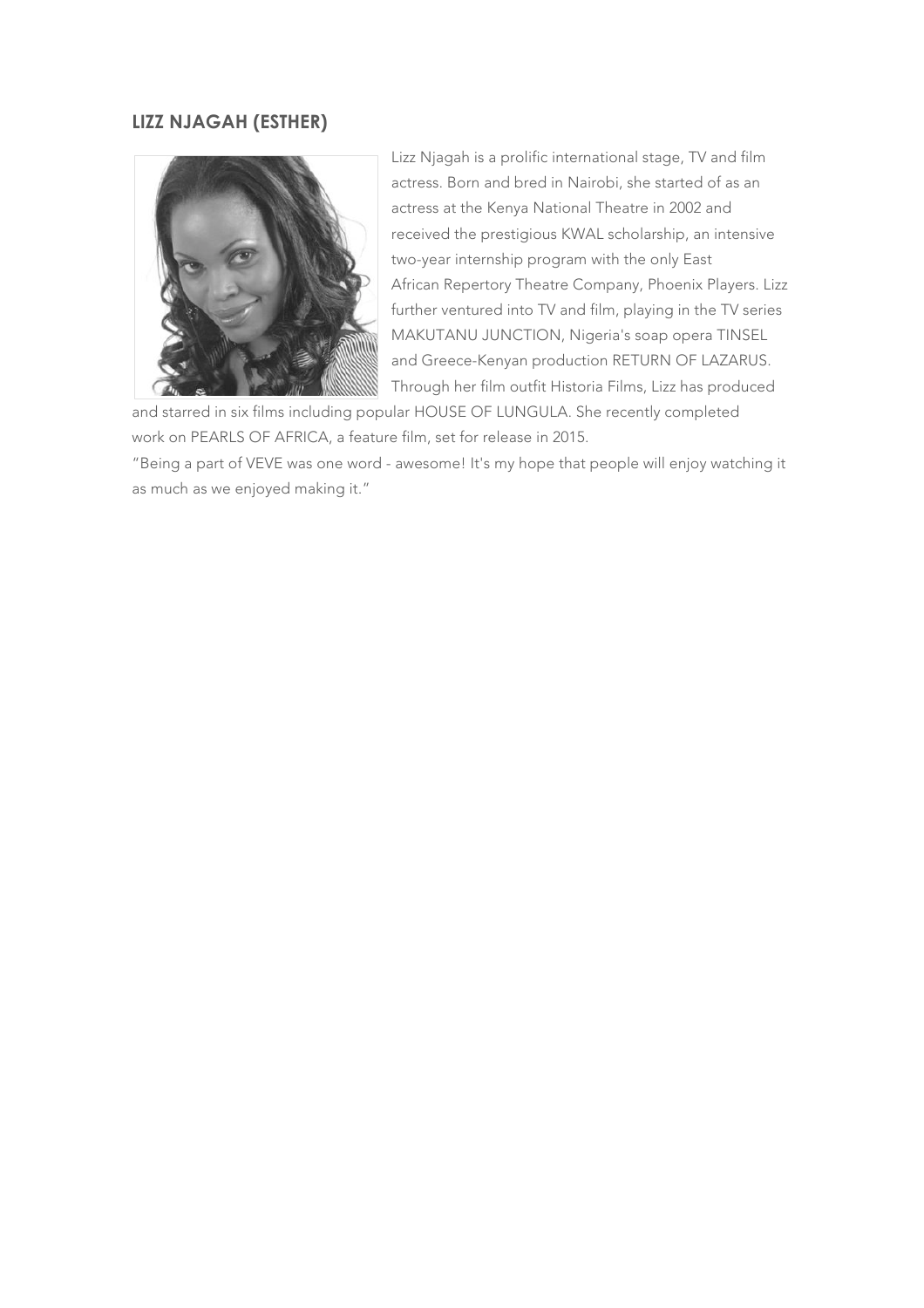

#### **THE PROJECT**

Following the success of feature film SOUL BOY, ONE FINE DAY FILMS and Kenyan-based production company GINGER INK partnered with DW AKADEMIE to design a two-module training initiative: ONE FINE DAY FILM Workshops.

The first module, a classroom-like "mini film school", deepens and expands the skill set and cinematic language of already practicing African filmmakers. It widens cinematic perspectives, exposure and vocabulary.

From June 18th to June 29th 2012, the third ONE FINE DAY FILM Workshops were held in Nairobi, Kenya. 56 participants from eleven African countries were invited to enhance their skills in the fields of directing, production, scriptwriting, editing, sound, production design and cinematography under the mentorship of experienced film professionals. Out of those participants a creative team from all departments was formed to shoot VEVE nine months later: Simon Mukali from Kenya was selected to direct the movie, Egyptian participant Mayye Zayed and Kenya's Shiv Mandavia as the cinematographers and many more in various departments – VEVE was born.

Written by Kenyan Scriptwriter Natasha Likimani (OFDF workshop alumni 2011), it is a highoctane multi character story that gives a glimpse of the contemporary realities within the Khat trade in Kenya.

Treasuring African Stories and wanting to enable talented filmmakers from the continent to reach a larger amount of viewers, that is what we are working for. In 2012, the second feature film to come out of the ONE FINE DAY FILM Workshops, NAIROBI HALF LIFE by Tosh Gitonga, was the first ever-Kenyan entry to the Oscars.

## **THE PARTNERS**

VEVE is the result of a joint training initiative of ONE FINE DAY FILMS, DW AKADEMIE and Ginger INK.

It is supported by the German Federal Ministry for Economic Cooperation and Development, the Film- and Medienstiftung NRW, the Goethe-Institute Nairobi and ARRI Film & TV Services.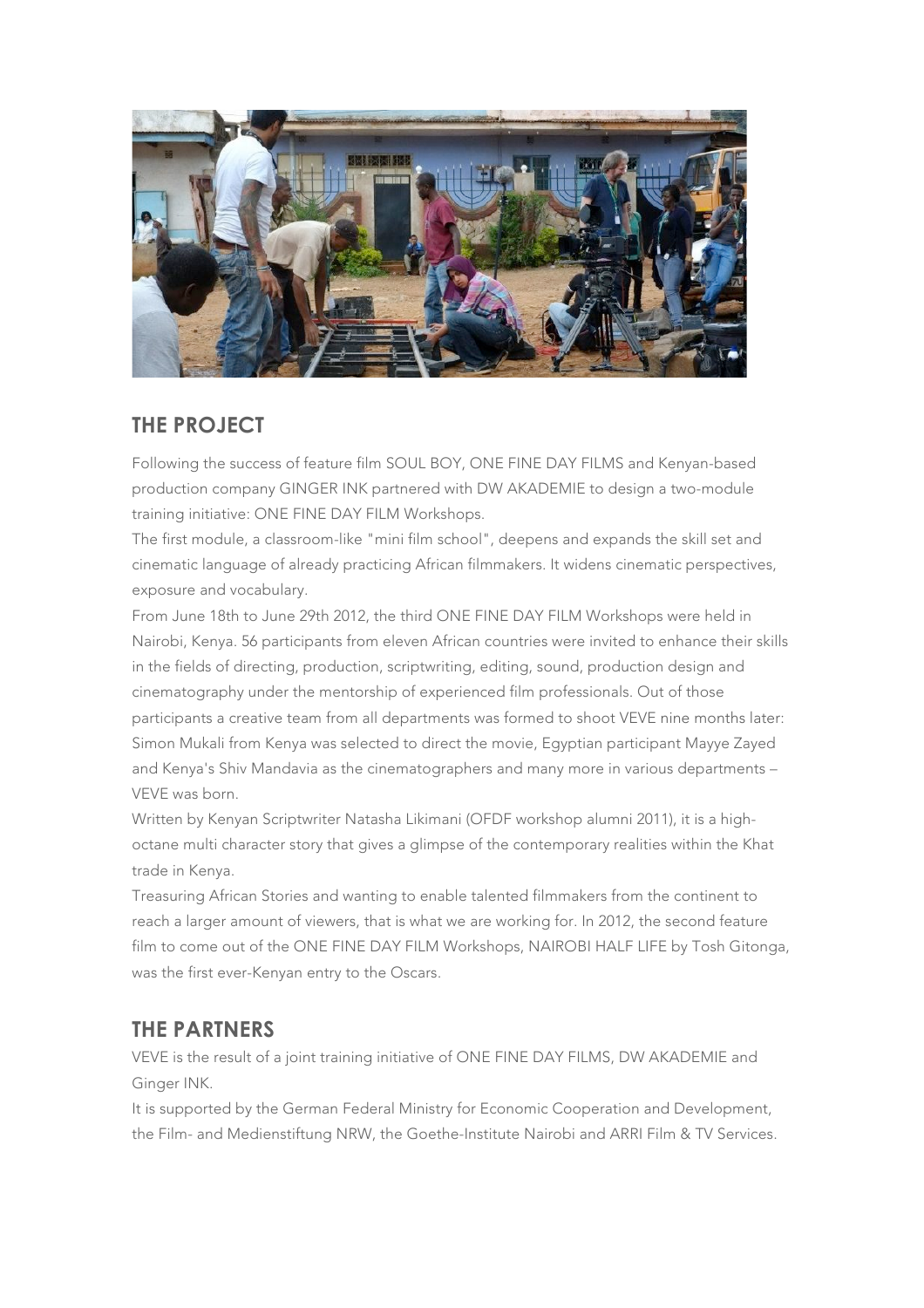

# CAST

| Kenzo             | <b>EMO RUGENE</b>            |
|-------------------|------------------------------|
| Esther            | LIZZ NJAGAH                  |
| Sammy             | <b>CONRAD MAKENI</b>         |
| Amos              | LOWRY ODHIAMBO               |
| Clint             | <b>ADAM PEEVERS</b>          |
| Morris            | <b>VICTOR MUNYUA</b>         |
| Kago              | DAVID WAMBUGU                |
| Wadu              | ABUBAKAR MIRE                |
| Mzee              | <b>JOSEPH PETER MWAMBIA</b>  |
| Julius            | DEI VIN MUDIGI               |
| Steve             | <b>GERALD LANGIRI</b>        |
| Corrupt Policeman | ALBERT NYAKUNDI              |
| Bernard           | PHILIP MWANGI                |
| Betty             | <b>FIDELIS NYAMBURA</b>      |
|                   | Mzee's Wife MARY GACHERI     |
|                   | Wadu Junior       SALIM PAUL |
|                   |                              |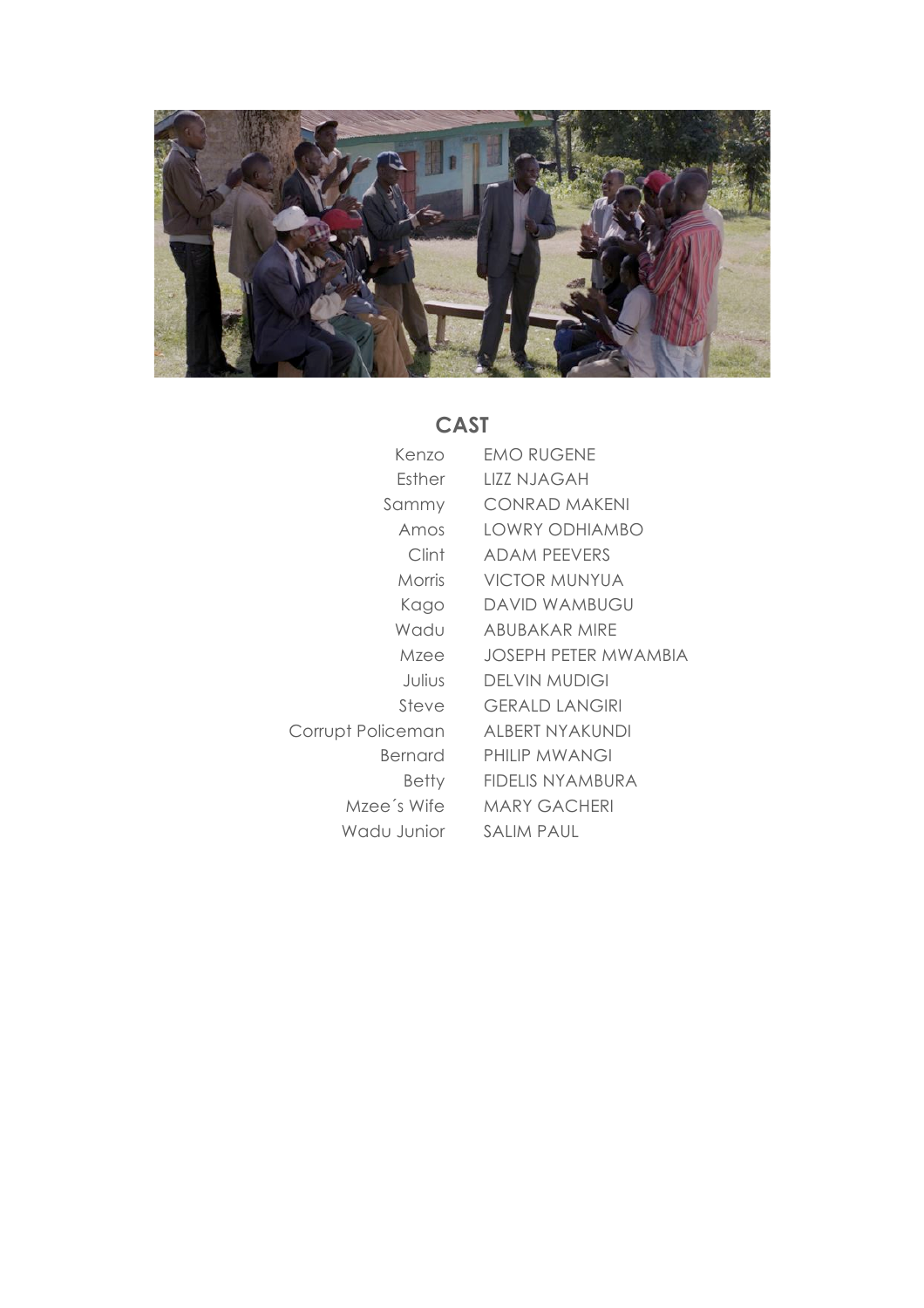

## **FILMMAKERS/CREW**

| Director                   | <b>SIMON MUKALI</b>                                                  |
|----------------------------|----------------------------------------------------------------------|
| Script                     | NATASHA LIKIMANI                                                     |
| <b>Producers</b>           | SARIKA HEMI LAKHANI<br>SIOBHAIN "GINGER" WILSON<br><b>TOM TYKWER</b> |
| Co-Producers               | MARIE STEINMANN-TYKWER<br><b>GUY WILSON</b>                          |
| Line Producer              | KATJA LEBEDJEWA                                                      |
| Directors of Photography   | <b>MAYYE ZAYED</b><br><b>SHIV MANDAVIA</b>                           |
| <b>Production Designer</b> | <b>AYAKO BERTOLLI</b>                                                |
| Editor                     | ROSELIDAH TAABU YOGO                                                 |
| Costume Designer           | SARAH WANJIRU KINYI                                                  |
| Make-up Artist             | <b>JOHN SUKI</b>                                                     |
| Music                      | <b>MATTHIAS PETSCHE</b>                                              |
| End Credit Song SAVE ME    | SAUTI SOL feat. BLINKY BILL                                          |